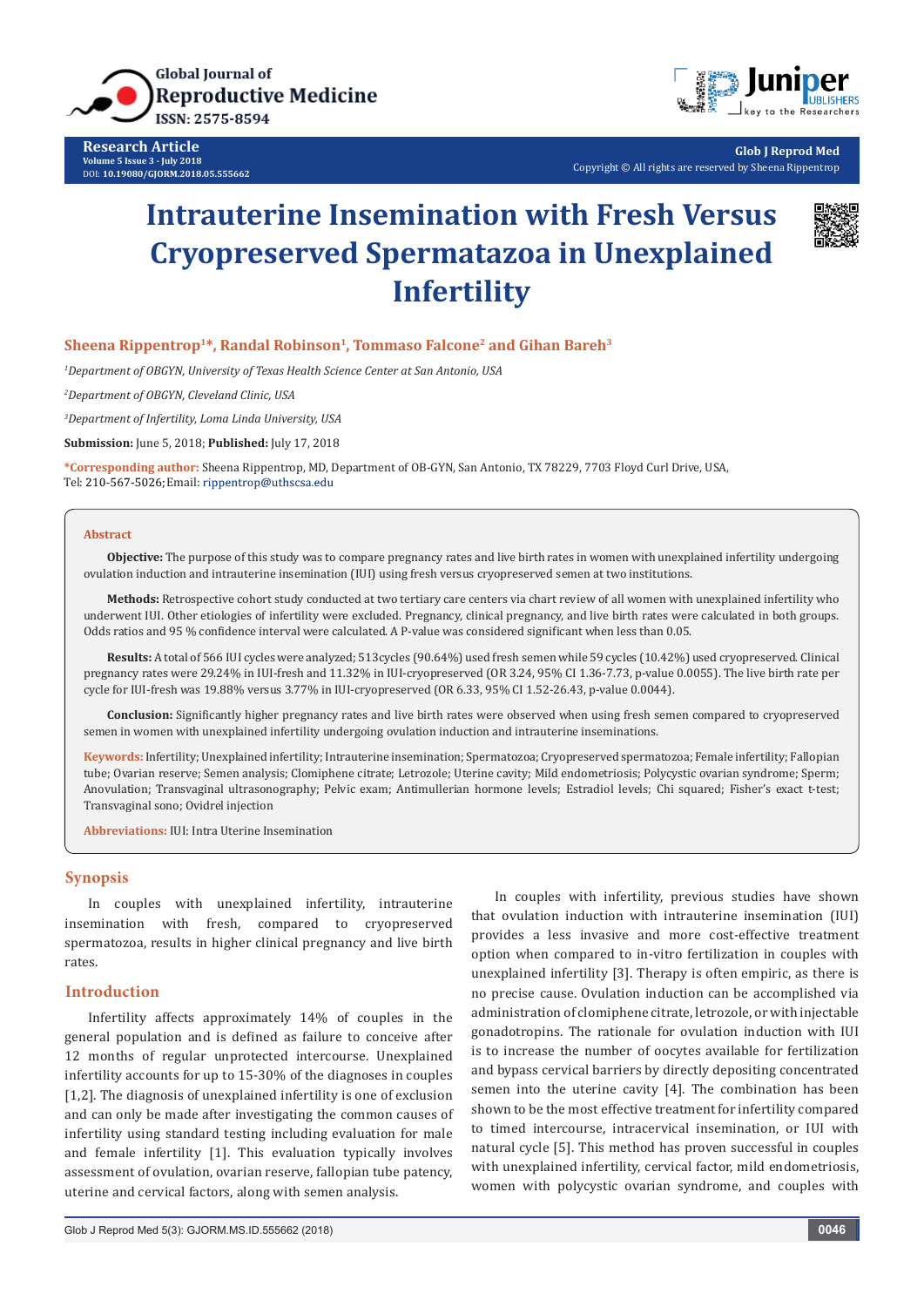mild-moderate male factor infertility [5,6]. Ovulation induction however carries the risk of multiple gestation and thus increasing the obstetrical and neonatal risks including pre-eclampsia, preterm birth, and intrauterine growth restriction [6].

Success of IUI cycles has been shown to be dependent on many factors including maternal, ovulation response, and semen parameters. Improved outcomes have been demonstrated in women of lower maternal age, greater number of pre-ovulatory follicles, and the use of ovarian stimulation for couples with unexplained infertility [7-9]. In regards to seminal qualities, the total motile count is the marker most consistently shown to be a determinant of success in couples undergoing intrauterine insemination [7]. Many have found that sperm preparation techniques in both human and animal models can affect the baseline rate of DNA fragmentation leading to subsequent reduction in both the quality of sperm and fertility rates in samples that have undergone cryopreservation when compared to fresh sperm [10,11]. However, other studies report no difference in pregnancy rates in fresh compared to cryopreserved semen in unselected infertility subgroups [12]. Many studies have evaluated the use of ovulation induction in conjunction with intrauterine insemination in couples with unexplained infertility, yet none have investigated the use of fresh versus cryopreserved semen as a contributing factor in the overall pregnancy rates in the unexplained infertility population. A Medline literature review conducted for the years 1966-2014 did not uncover any previous studies utilizing the search terms unexplained infertility, intrauterine insemination, cryopreserved sperm. Our goal in this study was to evaluate clinical pregnancy rates and live birth rates in women with unexplained infertility undergoing intrauterine insemination with fresh and cryopreserved spermatozoa.

### **Materials and Methods**

This retrospective cohort study examined all women who sought treatment for infertility at the University of Texas Health Science Center at San Antonio and at the Cleveland Clinic for the years 2003-2013. Only patients with unexplained infertility were enrolled. Informed consent was not needed given the retrospective nature of the study and no identifiable data was collected. Exclusion criteria included anyone with known anovulation, polycystic ovarian syndrome, tubal factors, uterine factors, diminished ovarian reserve, male factor infertility, or incomplete records. A total of 566 intrauterine inseminations were performed in 264 women. Of these cycles, 90.64% (513) were performed using fresh semen samples while 10.42% (59) were performed using cryopreserved samples. Patients who chose to use cryopreserved semen were in same sex relationship, did not have a male partner, or their partner was going to be away during the insemination process. Patients ranged in age from 19-46 with an average age of 31.1. Preliminary evaluation of all couples was composed of a full history, physical exam including pelvic exam, transvaginal ultrasonography, assessment of the woman's ovarian reserve with cycle day 3 follicle stimulating hormone and estradiol levels and/or antimullerian hormone

levels, hysterosalpingogram to confirm tubal patency, and semen analysis.

Normal values for these parameters were confirmed in all couples. Prior to intrauterine insemination, all women underwent ovulation induction with clomiphene citrate, letrozole, or injectable gonadotrophins. Clomiphene citrate dosage ranged from 50mg-250mg based on step-up dosing. Letrozole doses ranged from 2.5mg-7.5mg. Injectable gonadotropin dosages varied on a patient to patient basis. Patients were monitored for follicular response using transvaginal sonography with a recruitment goal of 2-3 follicles, each greater than 16mm, however IUI was performed as long as there was at least one dominant follicle present. Some patients however opted out of the monitoring of follicular recruitment, and thus had no ultrasound's performed. Over-the-counter ovulation predictor kits (urine luteinizing hormone, LH), or choriogonadotropin alfa 250mcg (trade name Ovidrel; Merck; Frankfurter Straße 250, 64293 Darmstadt Germany) trigger shots administered at 24 to 36 hours prior to planned insemination were then used in determining timing of intrauterine insemination. Patients using ovulation predictor kits were told to begin testing on approximately cycle day 10-12 of their cycle depending upon the patient's menstrual history and medication utilized. The patient's called on the day the test was positive to schedule intrauterine insemination within 24 hours of a positive LH surge.

Patients unable to detect home LH surges were offered Ovidrel injection when at least two follicles were measured to be greater than 16mm on transvaginal sono. Fresh semen samples were collected on the same day as intrauterine insemination and were prepared using either wash or gradient methods and concentrated to 0.5mL. Following single intrauterine insemination, patients were instructed to take a home urine pregnancy test in 2 weeks if menses had not occurred. If the home pregnancy test was positive, patients were brought into clinic for confirmatory serum pregnancy test and ultrasound assessment at approximately 6 weeks gestation. Retrospective chart review was done for all patients enrolled. Patient data including patient age, ovulation induction method, intrauterine insemination data, clinical pregnancy status, spontaneous abortion, live birth status, and multiple gestation status were recorded from records.

Clinical pregnancy rates, live birth rates, biochemical pregnancy rates, and spontaneous abortion rates were calculated in fresh and cryopreserved insemination groups. Statistical analysis using Chi squared, Fisher's exact t-test was performed where appropriate and odds ratios and 95 % confidence interval were calculated using Vassar Stats Website for Statistical Computation (vassarstats.net). A p-value was considered significant when less than 0.05. This study was approved by the institutional review boards at the University of Texas Health Science Center at San Antonio and at the Cleveland Clinic.

# **Results**

Clinical pregnancy rates, defined as having a viable intrauterine pregnancy on transvaginal sono, were 29.24% in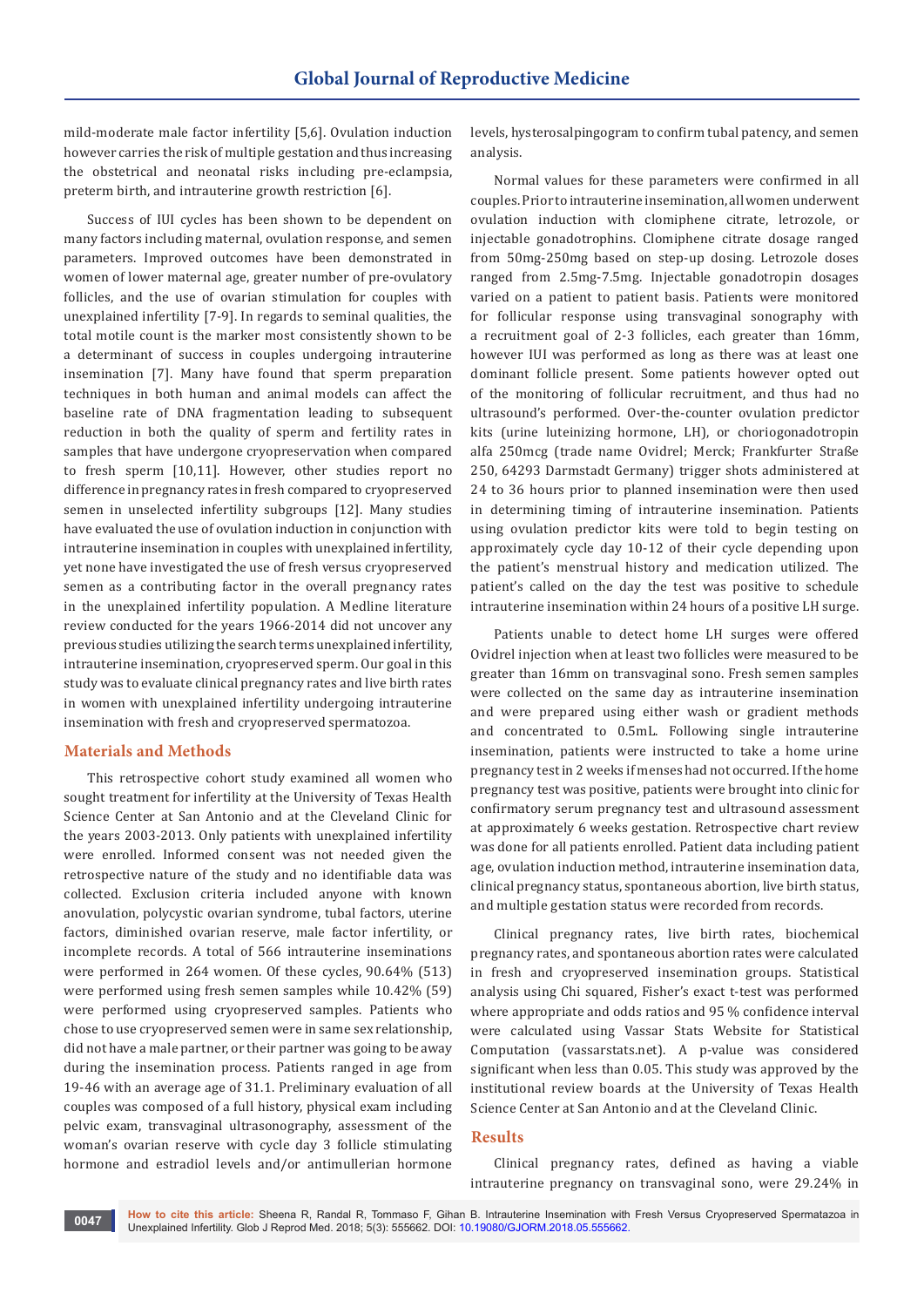IUI-fresh and 11.32% in IUI-cryopreserved (OR 3.24, 95% CI 1.36-7.73, p-value 0.0055). The overall live birth rate per cycle for IUI-fresh was 19.88% versus 3.77% in IUI-cryopreserved (OR 6.33, 95% CI 1.52-26.43, p-value 0.0044). Biochemical pregnancy rates in patients who had a positive serum pregnancy test but no intrauterine pregnancy on sono were 12.87% for IUI-fresh and 7.55% IUI-cryopreserved (OR 1.81, 95% CI 0.63- 5.18, p-value 0.2882). Spontaneous abortions, where the patient had a positive serum pregnancy test followed by a confirmed intrauterine pregnancy on sono without a live birth, occurred

in 9.36% of IUI-fresh and 7.55% of IUI-cryopreserved cycles (OR 1.26, 95% CI 0.44-3.66, p-value 0.8066). The average age of women undergoing IUI-fresh was 29.7, compared to IUI-frozen average age 35.9. In our study, a multiple gestation rate of 6.82% was observed after any cycle of IUI-fresh (p-value 0.0644). No multiple gestations were seen following IUI-cryopreserved. All multiple gestations consisted of a twin pregnancy, there were no higher order multiples in our study population. All multiples were the result of ovulation induction with clomiphene citrate.



The age of the patient was also determined to be a significant factor in both clinical pregnancy rate and live birth rate. Women under the age of 35 experienced a clinical pregnancy rate of 32.7% compared to women age 35-40 whose rate was 13.1% (OR 3.22, CI 1.83-5.66, p-value <0.0001). Live birth rates were 21.0% and 11.5% respectively for women under 35 and those age 35-40 (OR 2.05, CI 1.12-3.76, p-value 0.0181) No clinical pregnancies or live births were observed in women older than 40 years of age. The vast majority of cycles, 91.7% (519/566) underwent ovulation induction with clomiphene citrate. There were no clinical pregnancies observed in women who used letrozole

for ovulation induction, however the study population was too small with only 37 cycles to detect any significant difference. The same holds true for women who chose injectable gonadotropins. There were only 10 cycles of ovulation induction using injectable gonadotropins, which yielded only one clinical pregnancy and one live birth. Again, the data was too small to detect any difference when compared to clomiphene citrate for ovulation induction. Predictably, the probability of both clinical pregnancy and live birth rate declined with each progressive cycle of intrauterine insemination regardless of fresh or cryopreserved spermatozoa when life cycle analysis was performed. The rate of decline when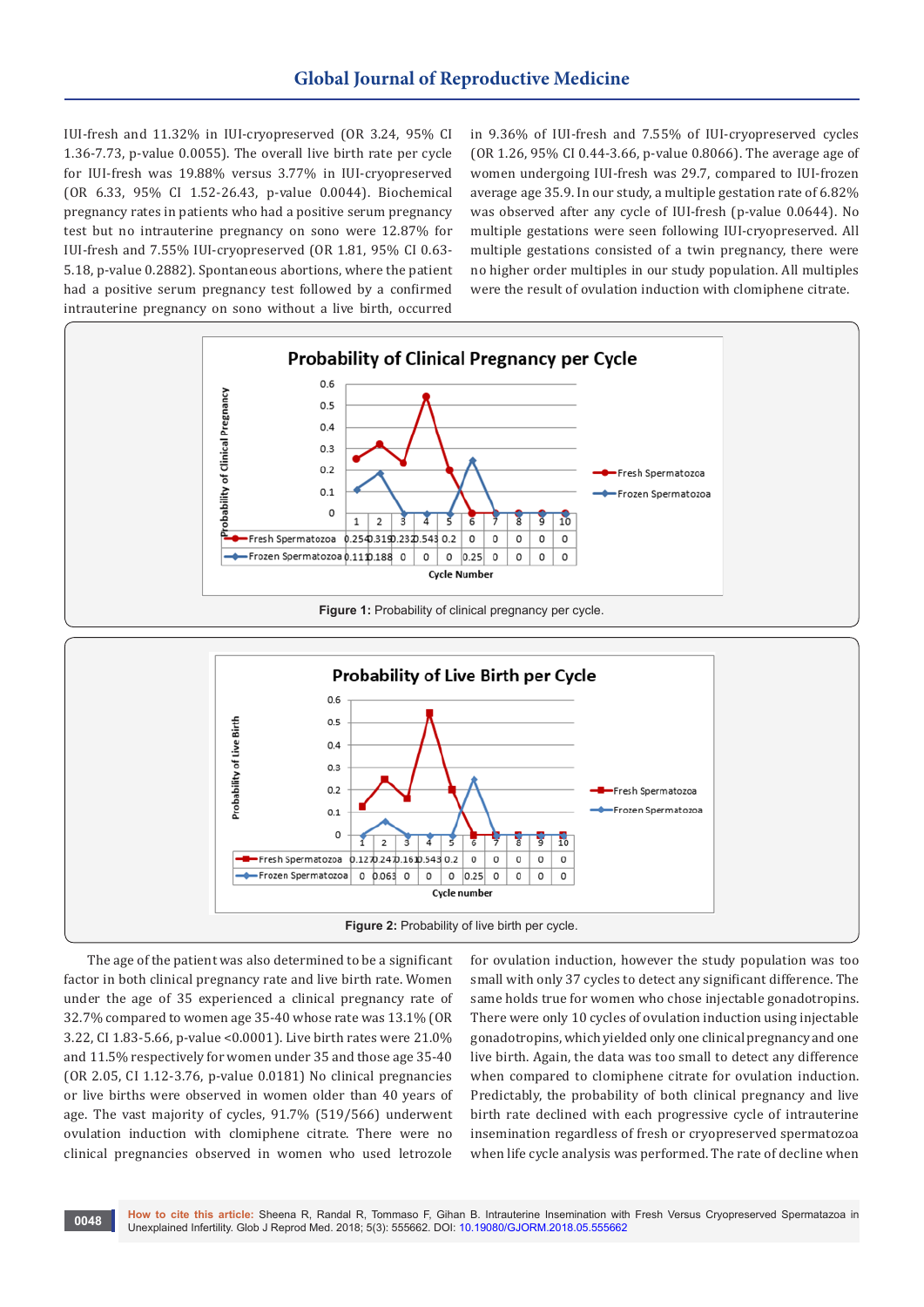the two were compared was similar however cryopreserved spermatozoa were noted to start at a lower probability than that seen in frozen spermatozoa (Figure 1 & 2).

#### **Discussion**

In this retrospective cohort study in couples with unexplained infertility, we found a significantly higher clinical pregnancy rate, and live birth rate for women undergoing ovulation induction and intrauterine insemination using fresh semen compared to cryopreserved semen. No difference was observed in biochemical pregnancy rates or spontaneous abortion rates. We also found that clinical pregnancy rates and live birth rates were significantly higher in this cohort if the woman was under the age of 35. It appears that regardless of the intervention, the most important predictors of success in couples with unexplained infertility remain the age of the woman [1]. Our data supports the addition of fresh spermatozoa to this list of positive prognostic factors, however this observation may be clouded by the fact that the average age of women undergoing IUI-fresh was 29.7 compared to women undergoing IUI-frozen where the average age was 35.9. Unlike the study performed by Wolf et al. [12] but similar to the studies performed by Yildiz et al. [11] and Gosalvez et al. [10] we were able to show a significant difference in pregnancy rates when comparing fresh and cryopreserved spermatozoa [10-12]. These differences are likely due to damage of DNA during the freeze and thaw process of cryopreservation, however this study did not specifically look at semen parameters once male factor infertility had been excluded.

Our finding that women under the age of 35 have better pregnancy rates is consistent with the known decline in overall female fertility after the age of 35. This age-based decline is independent of other factors of infertility. Fecundability, or the ability to conceive per menstrual cycle, has been demonstrated to decline when women are in their early thirties with a more rapid decline around age 35 [13]. Menken et al found that in women aged 31-35 cumulative pregnancy rates begin to decline, and by age 35-39 one-third of women will experience difficulty conceiving [14]. It has been shown to affect not only couples with "normal" fertility but also those undergoing in vitro fertilization and intra-cytoplasmic insemination. Tan et al observed declining fertility rates starting at age 30, and that with increasing age of the woman there was a trend towards lower fertilization rates, clinical pregnancy rates, and live birth rates [15]. These agebased changes are likely due to diminishing ovarian reserve [16], poorer oocyte quality and altered hormone levels resulting in ovulatory dysfunction [17].

## **Conclusion**

Our study suggests that women with unexplained infertility should be counseled that success rates, defined as clinical pregnancy and live birth rate, are higher when fresh spermatozoa is used for insemination compared to cryopreserved spermatozoa. Limitations to this study include different methods and dosing for ovulation induction amongst the study subjects, wide age range of subjects, older data, and the retrospective nature of the study. In future studies, we hope to study prospective, age-matched individuals.

#### **References**

- 1. [Gelbaya TA, Potdar N, Jeve YB, Nardo LG \(2014\) Definition and](https://www.ncbi.nlm.nih.gov/pubmed/25112489)  [epidemiology of unexplained infertility. Obstet Gynecol Surv. 69\(2\):](https://www.ncbi.nlm.nih.gov/pubmed/25112489)  [109-115.](https://www.ncbi.nlm.nih.gov/pubmed/25112489)
- 2. [Sakhavar N, Kaveh M, Sadegi K \(2014\) The impact of letrozole versus](https://www.ncbi.nlm.nih.gov/pubmed/24971126/)  [clomiphene citrate on uterine blood flow in patients with unexplained](https://www.ncbi.nlm.nih.gov/pubmed/24971126/)  [infertility. J Family Reprod Health 8\(1\): 1-5.](https://www.ncbi.nlm.nih.gov/pubmed/24971126/)
- 3. [Reindollar RH, Regan MM, Neumann PJ, Levine BS, Thornton KL, et al.](https://www.ncbi.nlm.nih.gov/pubmed/19531445)  [\(2010\) A randomized clinical trial to evaluate optimal treatment for](https://www.ncbi.nlm.nih.gov/pubmed/19531445)  [unexplained infertility: the fast track and standard treatment \(FASTT\)](https://www.ncbi.nlm.nih.gov/pubmed/19531445)  [trial. Fertil Steril 94\(3\): 888-899.](https://www.ncbi.nlm.nih.gov/pubmed/19531445)
- 4. [Deaton JL, Clark RR, Pittaway DE, Herbst P, Bauguess P \(1997\)](https://www.ncbi.nlm.nih.gov/pubmed/9207582)  [Clomiphene citrate ovulation induction in combination with a timed](https://www.ncbi.nlm.nih.gov/pubmed/9207582)  [intrauterine insemination: the value of urinary luteinizing hormone](https://www.ncbi.nlm.nih.gov/pubmed/9207582)  [versus human chorionic gonadotropin timing. Fertil Steril 68\(1\): 43-](https://www.ncbi.nlm.nih.gov/pubmed/9207582) [47.](https://www.ncbi.nlm.nih.gov/pubmed/9207582)
- 5. [Ibérico G, Vioque J, Ariza N, Lozano JM, Roca M, et al. \(2004\) Analysis](https://www.ncbi.nlm.nih.gov/pubmed/15136095)  [of factors influencing pregnancy rates in homologous intrauterine](https://www.ncbi.nlm.nih.gov/pubmed/15136095)  [insemination. Fertil Steril 81\(5\):1308-1313.](https://www.ncbi.nlm.nih.gov/pubmed/15136095)
- 6. [Custers IM, König TE, Broekmans FJ, Hompes PG, Kaaijk E, et al. \(2011\)](https://www.ncbi.nlm.nih.gov/pubmed/21890134)  [Couples with unexplained subfertility and unfavorable prognosis:](https://www.ncbi.nlm.nih.gov/pubmed/21890134)  [a randomized pilot trial comparing the effectiveness of in vitro](https://www.ncbi.nlm.nih.gov/pubmed/21890134)  [fertilization with elective single embryo transfer versus intrauterine](https://www.ncbi.nlm.nih.gov/pubmed/21890134)  [insemination with controlled ovarian stimulation. Fertil Steril 96\(5\):](https://www.ncbi.nlm.nih.gov/pubmed/21890134)  [1107-1111.](https://www.ncbi.nlm.nih.gov/pubmed/21890134)
- 7. [Badawy A, Elnashar A, Eltotongy M \(2009\) Effect of sperm morphology](https://www.ncbi.nlm.nih.gov/pubmed/18304534)  [and number on success of intrauterine insemination. Fertil Steril](https://www.ncbi.nlm.nih.gov/pubmed/18304534)  [91\(3\): 777-781.](https://www.ncbi.nlm.nih.gov/pubmed/18304534)
- 8. [Duran HE, Morshedi M, Kruger T, Oehninger S \(2002\) Intrauterine](https://www.ncbi.nlm.nih.gov/pubmed/12206471)  [insemination: a systematic review on determinants of success. Hum](https://www.ncbi.nlm.nih.gov/pubmed/12206471)  [Reprod Update 8\(4\): 373-384.](https://www.ncbi.nlm.nih.gov/pubmed/12206471)
- 9. [Veltman Verhulst SM, Cohlen BJ, Hughes E, Heineman MJ \(2012\) Intra](https://www.ncbi.nlm.nih.gov/pubmed/22972053)[uterine insemination for unexplained subfertility. Cochrane Database](https://www.ncbi.nlm.nih.gov/pubmed/22972053)  [Syst Rev 9: CD001838.](https://www.ncbi.nlm.nih.gov/pubmed/22972053)
- 10. [Gosálvez J, Núñez R, Fernández JL, López-Fernández C, Caballero P](https://www.ncbi.nlm.nih.gov/pubmed/21919930)  [\(2011\) Dynamics of sperm DNA damage in fresh versus frozen-thawed](https://www.ncbi.nlm.nih.gov/pubmed/21919930)  [and gradient processed ejaculates in human donors. Andrologia 43\(6\):](https://www.ncbi.nlm.nih.gov/pubmed/21919930)  [373-377.](https://www.ncbi.nlm.nih.gov/pubmed/21919930)
- 11. [Yildiz C, Fleming C, Ottaviani P, McKerlie C \(2008\) Fresh and frozen](https://www.ncbi.nlm.nih.gov/pubmed/18700137)[thawed sperm quality, nuclear DNA integrity, invitro fertility, embryo](https://www.ncbi.nlm.nih.gov/pubmed/18700137)  [development, and live-born offspring of N-ethyl-N-nitrosourea \(ENU\)](https://www.ncbi.nlm.nih.gov/pubmed/18700137)  [mice. Cryobiology 57\(2\): 156-162.](https://www.ncbi.nlm.nih.gov/pubmed/18700137)
- 12. [Wolf DP, Patton PE, Burry KA, Kaplan PF \(2001\) Intrauterine](https://www.ncbi.nlm.nih.gov/pubmed/11438340)  [insemination-ready versus conventional semen cryopreservation](https://www.ncbi.nlm.nih.gov/pubmed/11438340)  [for donor insemination: a comparison of retrospective results and a](https://www.ncbi.nlm.nih.gov/pubmed/11438340)  [prospective, randomized trial. Fertil Steril 76\(1\): 181-185.](https://www.ncbi.nlm.nih.gov/pubmed/11438340)
- 13. [Faddy MJ, Gosden RG, Gougeon A, Richardson SJ, Nelson JF \(1992\)](https://www.ncbi.nlm.nih.gov/pubmed/1291557)  [Accelerated disappearance of ovarian follicles in mid-life: implications](https://www.ncbi.nlm.nih.gov/pubmed/1291557)  [for forecasting menopause. Hum Reprod 7\(10\): 1342-1346.](https://www.ncbi.nlm.nih.gov/pubmed/1291557)
- 14. [Menken J, Trussell J, Larsen U \(1986\) Age and infertility. Science.](https://www.ncbi.nlm.nih.gov/pubmed/3755843)  [233\(4771\): 1389-1394.](https://www.ncbi.nlm.nih.gov/pubmed/3755843)
- 15. [Tan TY, Lau SK, Loh SF, Tan HH \(2014\) Female ageing and reproductive](https://www.ncbi.nlm.nih.gov/pubmed/25017405)  [outcome in assisted reproduction cycles. Singapore Med J 55\(6\): 305-](https://www.ncbi.nlm.nih.gov/pubmed/25017405) [309.](https://www.ncbi.nlm.nih.gov/pubmed/25017405)
- 16. [Speroff L \(1994\) The effect of aging on fertility. Curr Opin Obstet](https://www.ncbi.nlm.nih.gov/pubmed/8193249)  [Gynecol 6\(2\):115-120.](https://www.ncbi.nlm.nih.gov/pubmed/8193249)